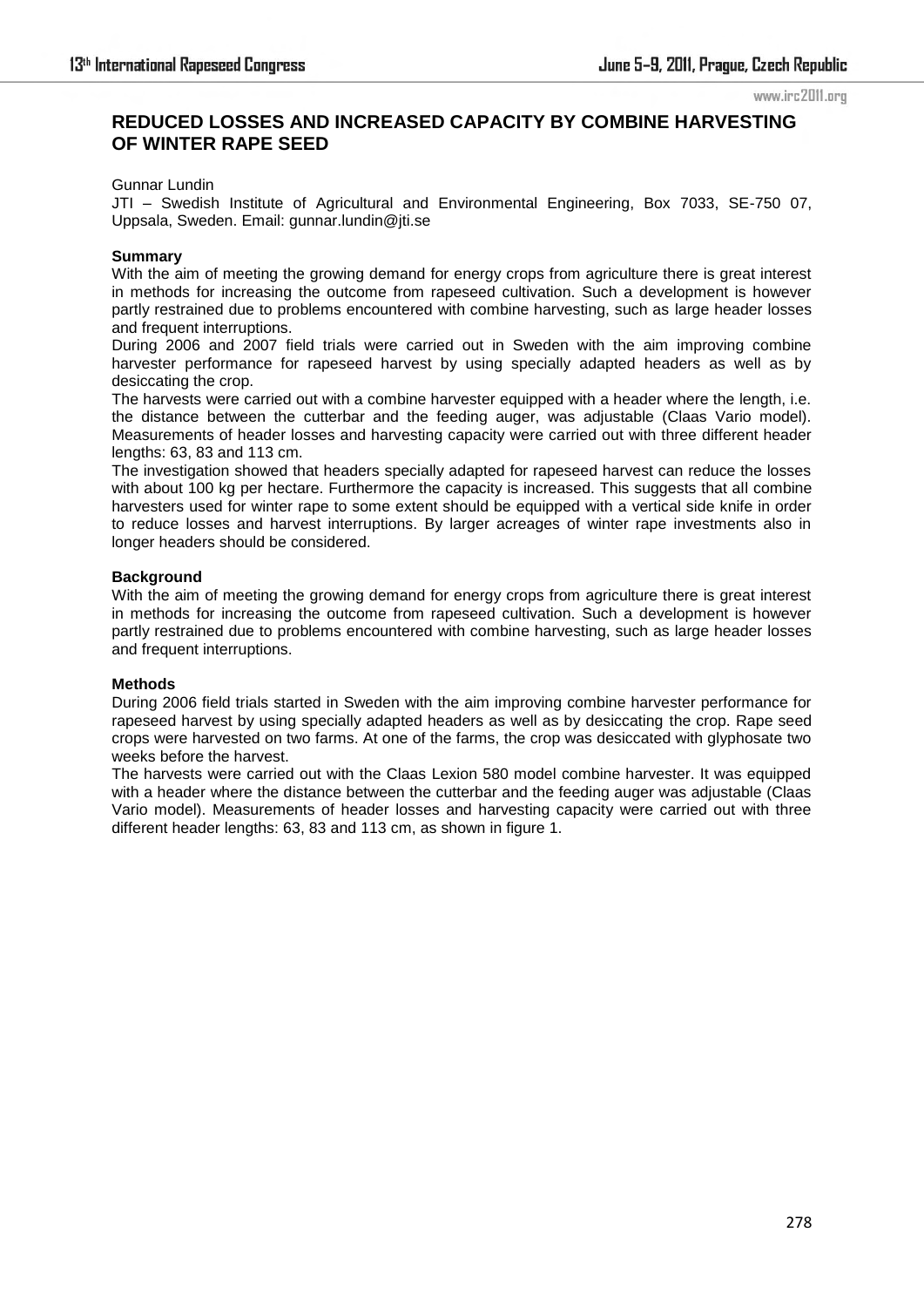www.irc2011.org



*Figure 1. Field trials were carried out with three header lengths: 0,63 (normal), 0,83, and 1,13 m. The header length was defined as the horizontal distance between the fingers (the points) of the cutterbar and the envelope of the feeding auger. In most cases the header was equipped with a crop divider on the left hand side and a vertical knife on the right hand side.* 

The losses were measured with collecting trays with dimensions 8x95 cm placed between the rows of the rape crop as shown in figure 2.



*Figure 2. The collecting trays were distributed across the whole working width of the combine harvester with exception for the wheel tracks. Disposition at field trials during 2006 with the combine harvester Claas Lexion 580.* 

## **Results**

With the shortest header (63 cm) losses amounted to 133 kg per hectare. For each step the header was extended the losses were reduced by 50 %. Extending the header length by 50 cm and equipping it with a vertical knife on the right hand side instead of crop divider, losses decreased by 75 % to only 33 kg per hectare.

Work studies were carried out for each header concept. In these studies the speed of the combine harvester was between 4 and 6 km per hour. All observed stoppages were caused by accumulations of plant parts at the crop dividers, while this was never observed with vertical knife. In the desiccated crop no stoppages at all were observed.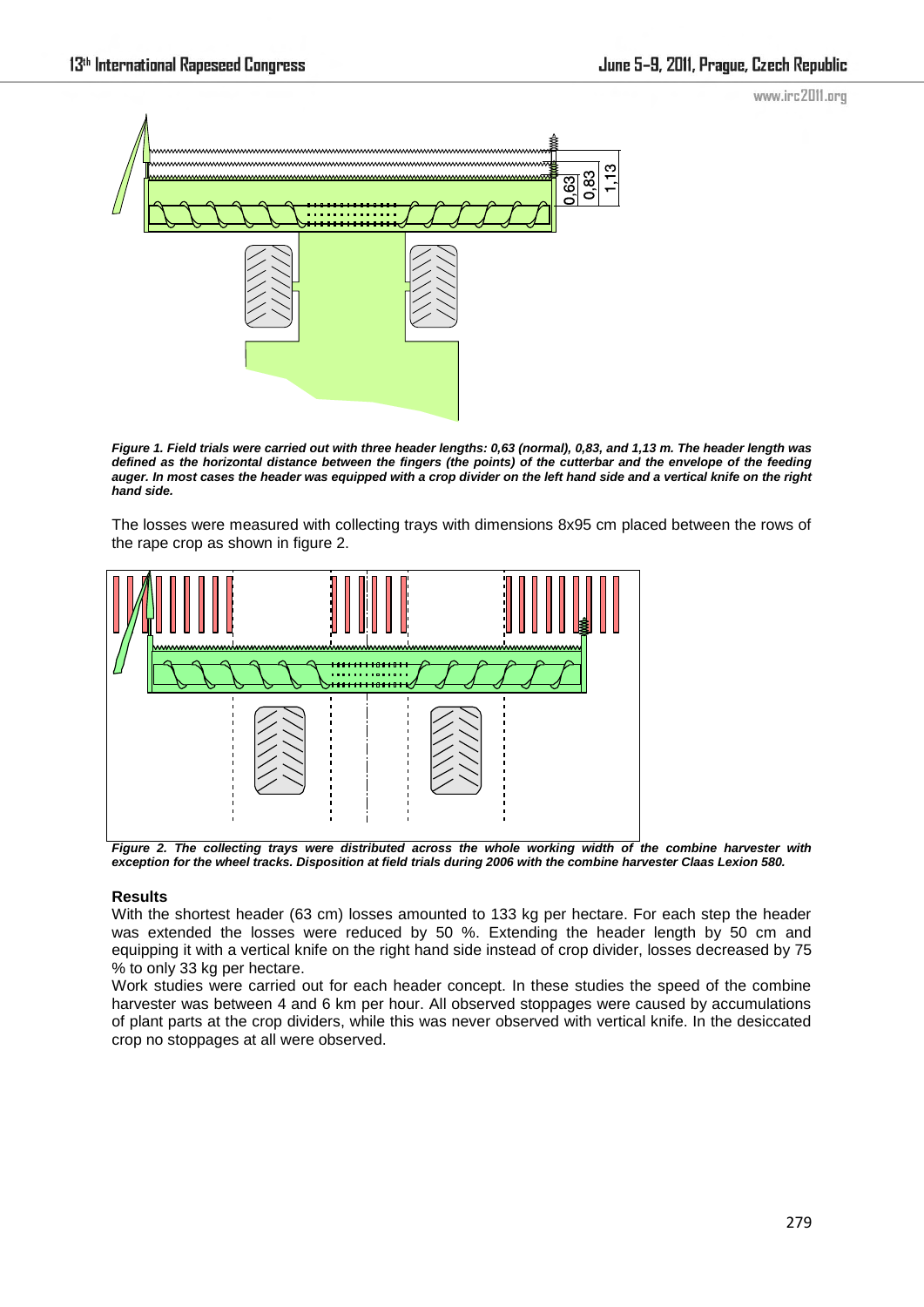www.irc2011.org



*Figure 3. The field trials were conducted during favourable weather conditions and with heavy crops.* 

Further field trials were carried out in 2007. As before a 7,6 m wide header was used but on this occasion mounted to a Claas Lexion 570 model combine harvester. Also during this season improved performance through extended header and vertical knife was confirmed. Extension of the header by 50 cm reduced losses from 180 to 40 kg per hectare i.e. by 80 %. Furthermore it was observed that harvester speed could be increased from 5 to 6-6,6 km/h without compromising the evenness of the material flow into the combine harvester. The header loss measurements from 2007, which is shown in figure 4, confirm the results from 2006 - an extended header increase the rape harvest through reduced losses.



 $-63$  cm  $-$  113 cm

*Figure 4. Results from 2007 field trials. The distribution of the header losses across the working width varied according to the length of the header (63, 83 and 113 cm). Each dataset shows an average from three combine harvester crossings. The* vertical lines show the centre and the sides of the header respectively. A crop divider was used on the left hand side of the *header and vertical knife on the right hand side.* 

*Table 1. Losses at different header lengths for combine harvesting during practical circumstances (uncut crop only on the right hand side of the header). Average of field trials with winter rape carried out in 2006 and 2007, with yield of about 3600 kg per hectare. Combine harvester models Claas Lexion 580 and 570 respectively, cutting width 7,6 m. In the table the losses from different sections of the headers are given. The lateral extension of these sections was defined as follows: "Header centre" = the width of the feeding conveyor. "Header right hand side" = 0,5 m on either side of the right hand crop divider/vertical knife. "Knife only" = Remaining parts of the cutting width except "Header centre" and "Header right hand side". As the segments of the header had different lateral extension the varying loss levels across the working width (see the diagram in figure 2) had correspondingly different impacts of the total header loss. For example the moderate losses shown for "knife only" section had the same overall effect on the total header losses as the relatively larger losses for the "header centre" section.*